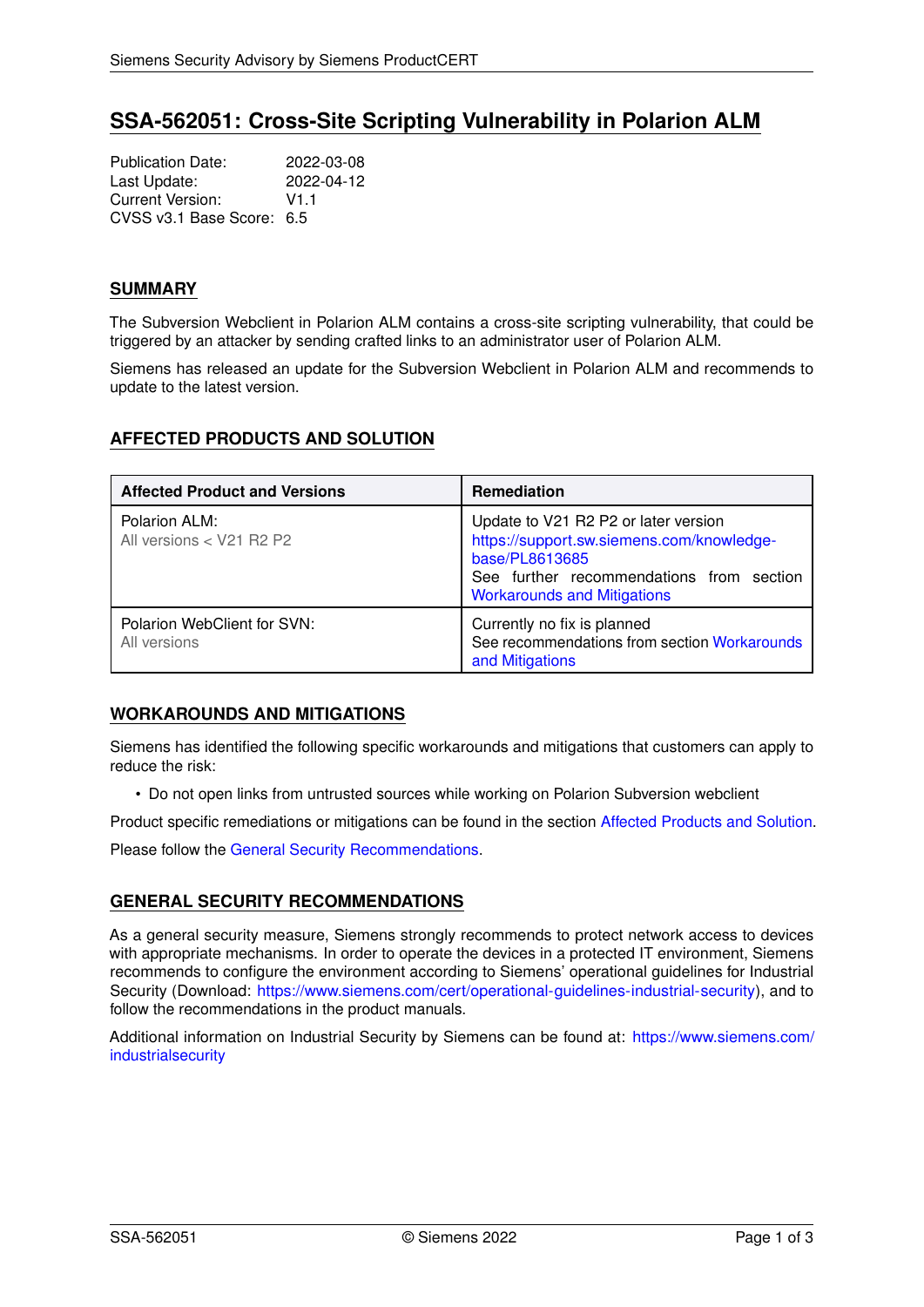## **PRODUCT DESCRIPTION**

Polarion ALM is an application lifecycle management solution that improves software development processes with a single, unified solution for requirements, coding, testing, and release.

Polarion WebClient for SVN, one of several free Subversion tools from Polarion Software, is a SVN client that enables Subversion users to work with SVN repositories using a web browser. [\(https://polarion.plm.](https://polarion.plm.automation.siemens.com/products/svn/svn_webclient) [automation.siemens.com/products/svn/svn\\_webclient\)](https://polarion.plm.automation.siemens.com/products/svn/svn_webclient)

#### **VULNERABILITY CLASSIFICATION**

The vulnerability classification has been performed by using the CVSS scoring system in version 3.1 (CVSS v3.1) [\(https://www.first.org/cvss/\)](https://www.first.org/cvss/). The CVSS environmental score is specific to the customer's environment and will impact the overall CVSS score. The environmental score should therefore be individually defined by the customer to accomplish final scoring.

An additional classification has been performed using the CWE classification, a community-developed list of common software security weaknesses. This serves as a common language and as a baseline for weakness identification, mitigation, and prevention efforts. A detailed list of CWE classes can be found at: [https://cwe.mitre.org/.](https://cwe.mitre.org/)

#### Vulnerability CVE-2021-44478

A cross-site scripting is present due to improper neutralization of data sent to the web page through the SVN WebClient in the affected product.

An attacker could exploit this to execute arbitrary code and extract sensitive information by sending a specially crafted link to users with administrator privileges.

CVSS v3.1 Base Score 6.5

CVSS Vector [CVSS:3.1/AV:N/AC:L/PR:N/UI:R/S:U/C:H/I:N/A:N/E:P/RL:O/RC:C](https://www.first.org/cvss/calculator/3.1#CVSS:3.1/AV:N/AC:L/PR:N/UI:R/S:U/C:H/I:N/A:N/E:P/RL:O/RC:C) CWE CWE-79: Improper Neutralization of Input During Web Page Generation ('Cross-site Scripting')

## **ACKNOWLEDGMENTS**

Siemens thanks the following parties for their efforts:

• Nicolas Briand from Thales Digital Factory for coordinated disclosure